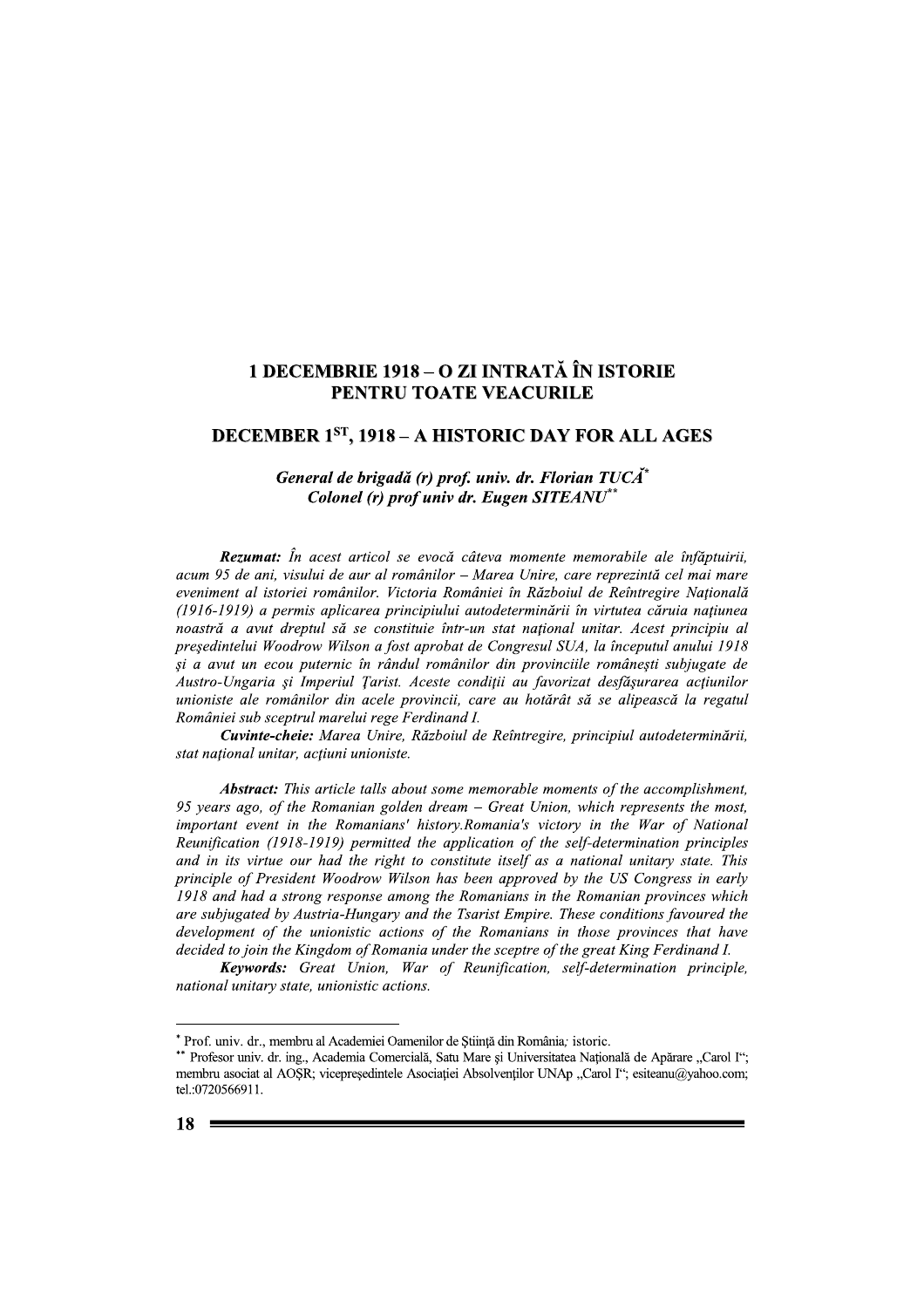= Revista de Stiințe Militare ~ 4/2013

Cunt zile în istoria unor state și națiuni care sunt parcă predestinate de Pronia Cerească să le jaloneze istoric pentru toate veacurile. Pentru noi, românii, o astfel de zi este cea de 1 Decembrie 1918. Cu exact 95 de ani în urmă, în acea zi, la Alba Iulia, s-a înfăptuit, din năzuința și voința populară, istoricul act al reîntregirii hotarelor și al făuririi României Mari. Atunci, la 1 Decembrie 1918, după trei secole și ceva de la prima unire politică ce fusese înfăptuită de către Mihai cel Brav și cel Viteaz (1599), s-a desfășurat, la Alba Iulia, Marea Adunare Natională a românilor care veniseră acolo cu zecile de mii pentru a hotărî și a pecetlui Unirea Transilvaniei și a celorlalte provincii locuite de români (Banatul, Crisana, Maramures, Basarabia și Bucovina) cu Patria-mamă, respectiv cu România. Cu câteva luni mai înainte de desfăsurarea Marii Adunări Nationale de la Alba Iulia, prin hotărâri sau prin rezoluții speciale, se uniseră cu Țara-mamă, tot prin vointă populară, românii basarabeni și bucovineni. În această privintă, în "Declarația Sfatului Țării din Basarabia", sfat ce se întrunise la Chișinău în ziua de 27 martie 1918, se va adopta o "Declarație de Unire" care avea următorul continut:

"În numele poporului Basarabiei, Sfatul Țării declară:

Republica Democratică Moldovenească (Basarabia – n.n.), între hotarele ei dintre Prut, Nistru, Dunăre și Marea Neagră și vechile granițe cu Austria, ruptă acum o sută și mai bine de ani de trupul vechii Moldove;

În puterea dreptului istoric, în puterea dreptului de Neam și frăției de sânge, pe temeiul principiului ca noroadele singure să-si hotărască soarta lor;

De azi înainte  $(27 \text{ martie } 1918 - \text{n.n.})$  și pentru totdeauna se uneste cu Mama sa România."

Cum era și firesc, imediat după adoptarea acelei Declarații, printr-un Înalt Decret Regal, Regele României, Ferdinand I, sancționează acea decizie istorică. În această privință, în respectivul Decret se spune: "În numele poporului român și al regelui lui, M. S: Ferdinand I-ul al României, ia act de acest vot quasi unanim și declară, la rândul lui, Basarabia unită cu România pe veci una și indivizibilă".

În mod cronologic, după circa o jumătate de an de la unirea Basarabiei cu România, în urma deciziei participanților la Congresul General al românilor din Bucovina, desfășurat la Cernăuți în cea de a două parte a lunii noiembrie 1918, s-a hotărât unirea Bucovinei cu România. În moțiunea adoptată în acest sens de către congresistii bucovineni se mentionează, prin cuvinte inspirat alese, următoarele: "Congresul general al Bucovinei, întrunit azi, ioi, 15/28 noiembrie 1918 în sala sinodală din Cernăuți, consideră că: de la fundarea Principatelor Române, Bucovina, care cuprinde vechile tinuturi ale Sucevei si Cernăutilor, a făcut pururea parte din Moldova, care în jurul ei s-a închegat ca stat; consideră că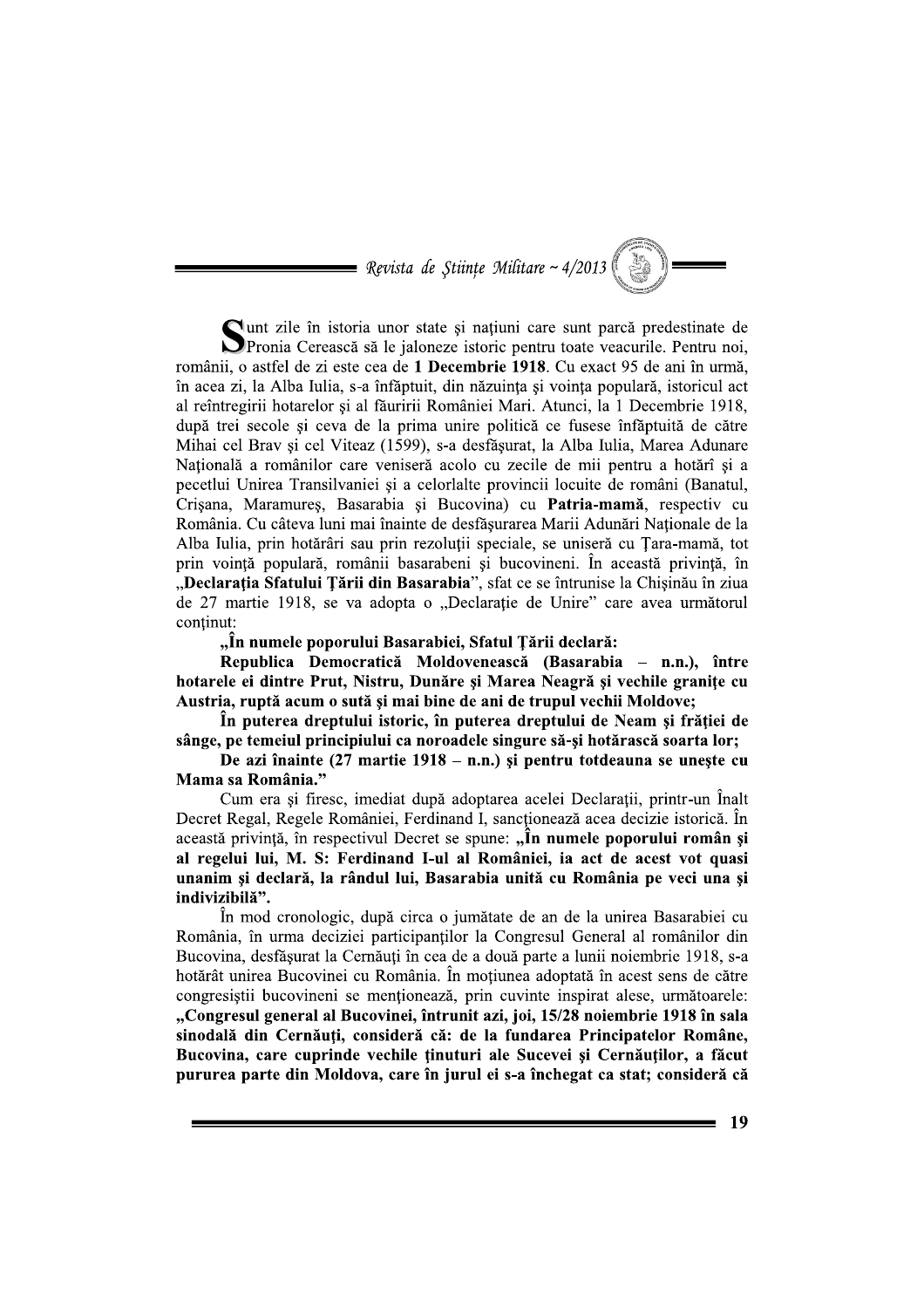

în cuprinsul hotarelor acestei țări se găsește vechiul scaun de domnie de la Suceava, gropnițele domnești de la Rădăuți și Suceava, precum și multe alte urme și amintiri scumpe din trecutul Moldovei;

Considerând că fiii acestei țări, umăr la umăr cu frații lor din Moldova și sub conducerea acelorași domnitori au apărat de-a lungul veacurilor ființa neamului lor împotriva tuturor încălcărilor din afară și a cotropirei păgâne;

Considerând că în 1774 prin vicleșug Bucovina a fost smulsă din trupul Moldovei și cu de-a sila alipită coroanei habsburgilor;

Considerând că 144 de ani poporul bucovinean a îndurat suferintele unei ocârmuiri străine, care îl nesocotea, decide:

Unirea necondiționată și pentru vecie a Bucovinei în vechile ei hotare până la Ceremus, Colacin și Nistru, cu regatul României". Luând act, în mod expres, de hotărârea unanimă a participanților la Congresul general al bucovinenilor, printr-un decret special, Regele Ferdinand I consfinteste respectiva hotărâre istorică. În articolul I al acelui Decret se stipulează următoarele:

"Bucovina, în cuprinsul granițelor sale, este și rămâne de-a pururi unită cu România".

După unirea Basarabiei și Bucovinei cu Tara-mamă a urmat, în mod firesc, în mod logic, unirea Transilvaniei și a Banatului cu Patria-mamă.

Faptul s-a petrecut în cadrul Marii Adunări Nationale de la Alba Iulia, care s-a desfășurat în ziua de 18 noiembrie 1918 (stil vechi) sau 1 decembrie 1918 (stil nou). Potrivit izvoarelor istorice, la această mare adunare populară și plebiscitară au participat ca "aleși ai poporului" și ca "voluntari", ca să ne exprimăm și printr-o figură de stil, între 13.000 și 15.000 de oameni veniți din întregul spațiu Danubiano-Pontic. Cifra celor "aleși", ca reprezentanți legitimi ai districtelor electorale, ai organizațiilor obștești, profesionale, culturale și religioase, avea să fie de 1228 de oameni "unul și unul". Prin prezența, prin voința și prin decizia aleșilor poporului și ai națiunii, care aveau în mâinile lor legitimații speciale, denumite în epoca dată "credinționale", iar în suflete dorința fierbinte de unire a tuturor românilor într-o singură Patrie Mare și Întreagă, de a înlătura sau de a dărâma pentru totdeauna hotarele nedrepte care despărteau român de român, tată și mamă de fiu, frate de frate etc. relevând acest fapt, cu mintea și cu pana sa ascuțite, dar și cu patriotismul fierbinte ce-l caracteriza, poetul Octavian Goga va scrie atunci următoarele versuri, care vor rămâne nemuritoare:

"Te-am dărâmat, hotar de-odinioară, / Brâu împletit din lacrimi și din sânge, / Veriga ta de foc nu mă mai strânge / Si lantul tău a încetat să doară."

Înlăturarea, prin voință populară, a acelor hotare arbitrare, însemna, de drept și de fapt, înfăptuirea României Mari, realitate atestată și consemnată cu claritate și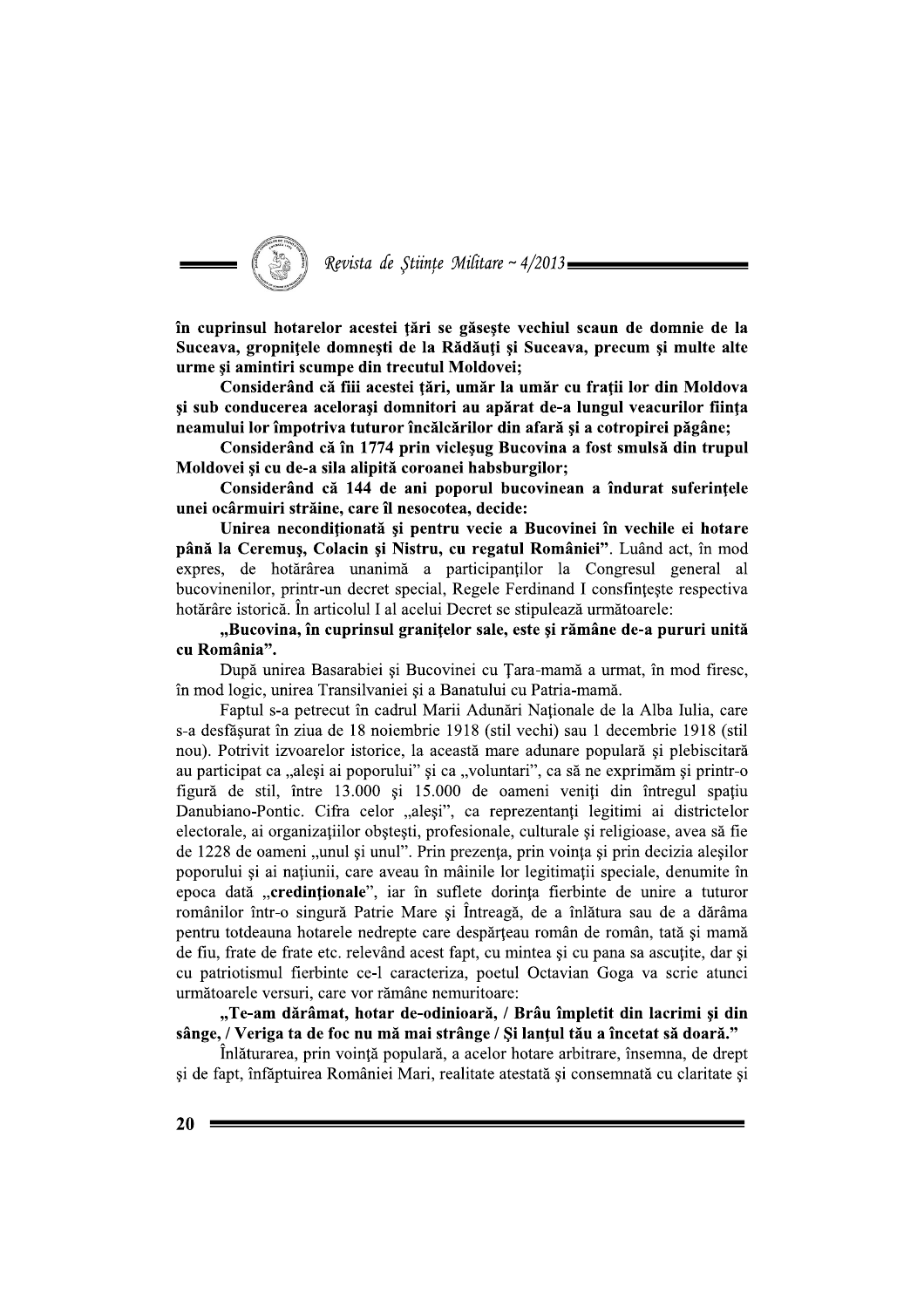$\implies$  Revista de Științe Militare ~ 4/2013 (

la cald în două documente oficiale ale timpului. Este vorba, pe de o parte, de "Rezoluția Adunării Naționale de la Alba Iulia", iar, pe de altă parte, de "Decretul Regal prin care se sanctiona ceea ce se hotărâse la Alba Iulia în ziua de 1 decembrie 1918. În primul document, la articolul I, se consemnează, în mod expres, următoarele: "Adunarea Națională a tuturor românilor din Transilvania, Banat și Țara Ungurească, adunați prin reprezentanții lor îndreptățiți la Alba-Iulia în ziua de 18 Noiembrie/1 Decembrie 1918, decretează unirea acelor români și a tuturor teritoriilor locuite de dânșii cu România".

Cel de-al doilea document, semnat de regele Ferdinand I Întregitorul pe data de 11 decembrie 1918 și contrasemnat de Președintele Consiliului de Miniștri Ion I.C. Brătianu, are următorul conținut clar și profund:

"Ferdinand I.

Prin grația lui Dumnezeu și voința națională, rege al României, La toți de față și viitori, sănătate:

Asupra raportului președintelui consiliului nostru de miniștri, sub nr. 2171, din 1918,

Luând act de hotărârea unanimă a Adunării din Alba Iulia,

Am decretat si decretăm:

Art. 1. tinuturile cuprinse în Hotărârea din Alba Iulia de la 18 noiembrie/1 decembrie 1918 sunt și rămân de-apururi unite cu Regatul României.

Art. 2. Președintele consiliului nostru de miniștri este însărcinat cu aducerea la îndeplinire a decretului de fată.

Dat în București, la 11 decembrie 1918.

Marea unire înfăptuită de români la 1 decembrie 1918 (figura nr. 1) era un fapt firesc și logic. Ea izvora – așa cum clar și frumos se exprima atunci românul și argeșeanul de viță veche, Ion I.C. Brătianu – "Din puterea de viață a poporului, din vitejia soldatilor nostri si din vointa hotărâtă a românilor de pretutindeni. Ea se întemeiază pe fiinta însăsi a neamului românesc, care de aproape două mii de ani, în mijlocul tuturor vitregiilor vremii, a știut să-și păstreze nestins caracterul de constiință națională. Ea se reazimă pe cerințele istoriei, cari îi impun desființarea tuturor granițelor nedrepte și nefirești și statornicirea statelor după principiile naționalităților. Ea e voită în fine de nevoile neamului românesc care nu poate trăi despărtit și care numai prin unirea tuturor fiilor lui își poate îndeplini cu folos pentru omenire și cu strălucire pentru el misiunea civilizatoare în această parte a lumei".

21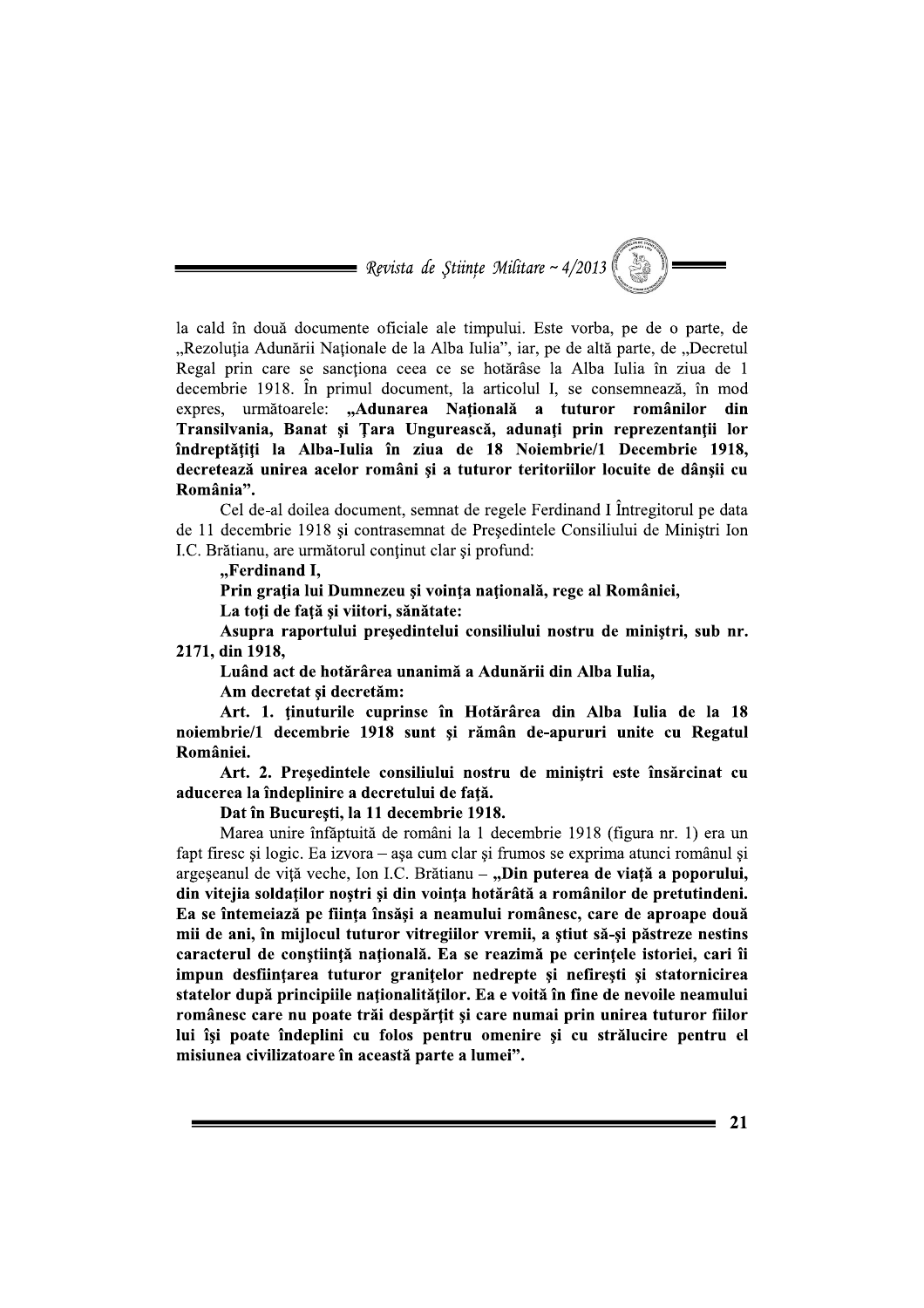

Revista de Stiințe Militare ~ 4/2013

Figura nr. 1. Frontierele României după realizarea Marii Uniri

Atunci când vorbim sau când scriem despre Marea Unire de la 1 Decembrie 1918, se cuvine ca mereu și mereu să amintim faptul că la temelia înfăptuirii ei au stat luptele și jertfele de sânge cutremurător de mari date de fiii poporului nostru în decursul veacurilor pentru apărarea hotarelor și a vetrelor de locuire, așa cum au fost cele de la Posada (1330), Rovine (1394); Poarta de Fier a Transilvaniei (1442); Vaslui (1475); Călugăreni (1595), Șelimbăr (1599); Grivița și Plevna (1877), Mărăști, Mărășești și Oituz (1917) etc.

Numai în timpul războiului drept și sfânt din 1916-1919, zis pe bune și "Războiul de Reîntregire Națională", au căzut eroic la datorie ori au fost răniți sau dați dispăruți peste un milion de fii ai Patriei pentru realizarea Marii Uniri (figura nr. 1). Cu sânge și cu lacrimi, cu zăbranic, cu dureri sufletești nesfârșite ne-am plătit noi, românii, izbânda de acum 95 de ani!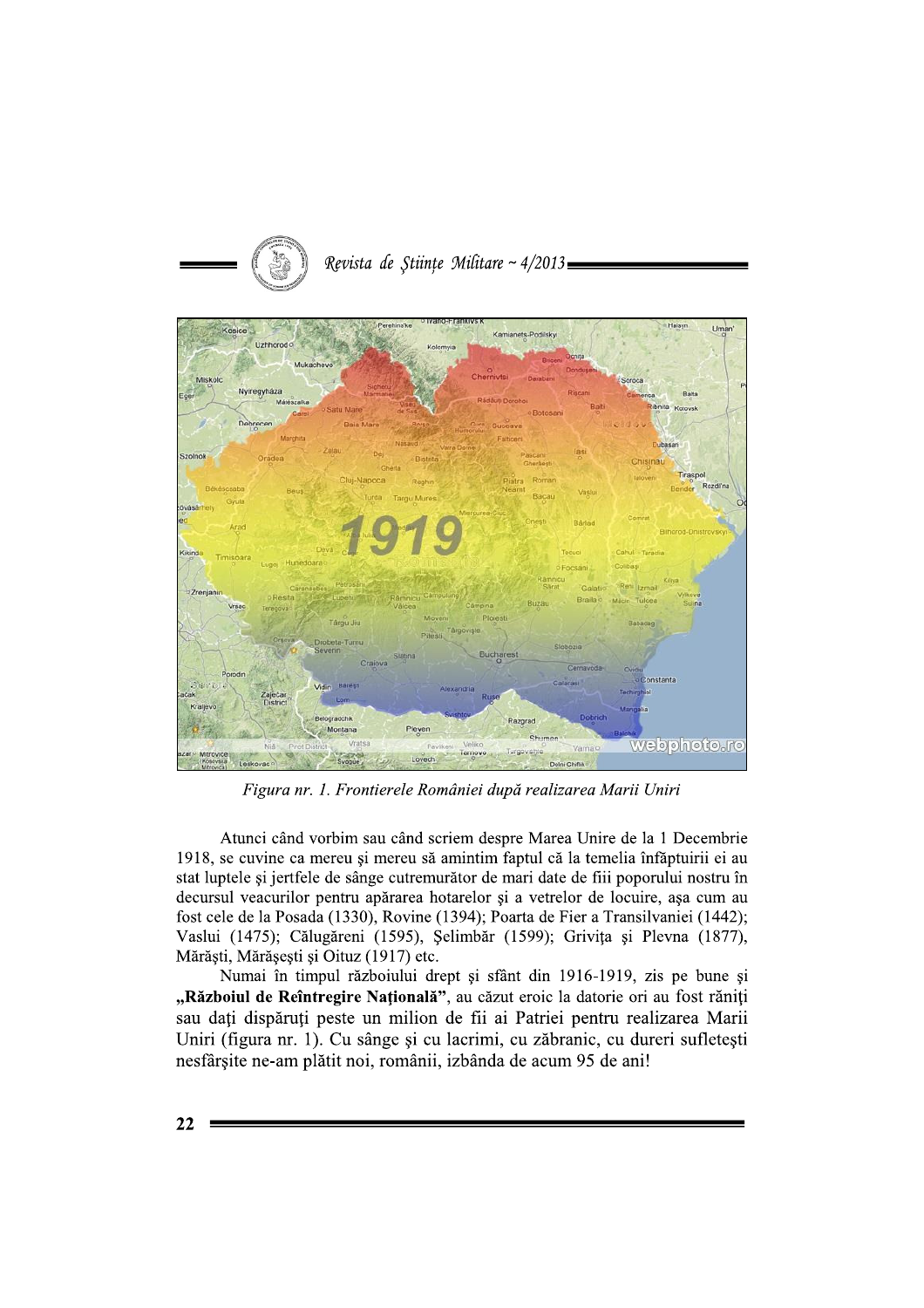$\hspace{1.5cm}$  Revista de Științe Militare ~ 4/2013 ( $\hspace{1.5cm}$ 

În această privință, la numai câteva zile de la acea strălucită și nemuritoare biruintă, într-o scriere de-a sa, Alexandru Vlahută ne va spune, pe cât de limpede, pe atât de frumos, următoarele: "În momentele istorice cruciale pentru destinele unui popor, "morții unui neam se scoală și luptă umăr la umăr cu cei vii... Iar lucrul acesta n-ar trebui să-l uităm niciodată".

Cu privire la ceea ce s-a înfăptuit la Alba Iulia acum 95 de ani, la 1 decembrie 1918, dar în principal despre desfășurarea Marii Adunări Naționale din acea zi istorică, dar și despre hotărârea tot istorică luată atunci de către reprezentanții aleși ai națiunii române s-au scris până acum, de cele mai multe ori, bine si foarte bine, sute si mii de pagini de carte si articole de presă. Cu ele s-ar putea alcătui tomuri întregi. În ceea ce ne privește, nu ne propunem să relatăm acum și aici fapte și evenimente strâns legate de tema pe care o abordăm, care, în linii generale, sunt bine cunoscute de către iubitorii noștri de istorie. Cu alte cuvinte, am repeta, poate mai puțin mestesugit, ceea ce s-a scris deja. Socotim însă potrivit să cităm, în continuare, doar scurte extrase din amintirile unui strălucit participant la marea întrunire de la Alba Iulia, acestea reprezentând nu doar aduceri aminte ale aceluia, ci autentice izvoare istorice. Este vorba de cele spuse de Ion Clopotel în cartea sa intitulată "Frământările unui an" publicată la Sibiu în anul 1919.

Iată ce zicea el, cu un evident fior national patriotic:

"Măreată zi de 1 decembrie! În sfârsit ai sosit după asteptări grele și lupte seculare, ca să pui capăt sabiei și să începi istoria românilor liberi... Ca un singur om, întreg românismul cuprins între crestele Carpaților și apa șerpuitoare a Tisei și-au dat expresie glasul de revoltă contra trecutului plin de fantome urâte și a declarat sărbătorește că este decis să rupă cu comuniunea de stat a asupritorilor maghiari și să se închege într-un stat national al românilor de pretutindeni. 100.000 de oameni (de fapt între 130.000 și 150.000 - n.n.) s-au adunat în cetatea lui Mihai Viteazul și a martirilor Horea, Cloșca și Crișan, pentru ca să spună lumii întregi că vreau România Mare, Țara tuturor acelora ce vorbesc limba românească, poartă port românesc, vreau soarta românească, vreau drept românesc... Cu greu s-ar putea strânge într-un buchet unitar nenumăratele tablouri câte s-au desfăsurat înaintea ochilor pe terenuri, în cetatea Alba Iulia. Ar trebui timp ca să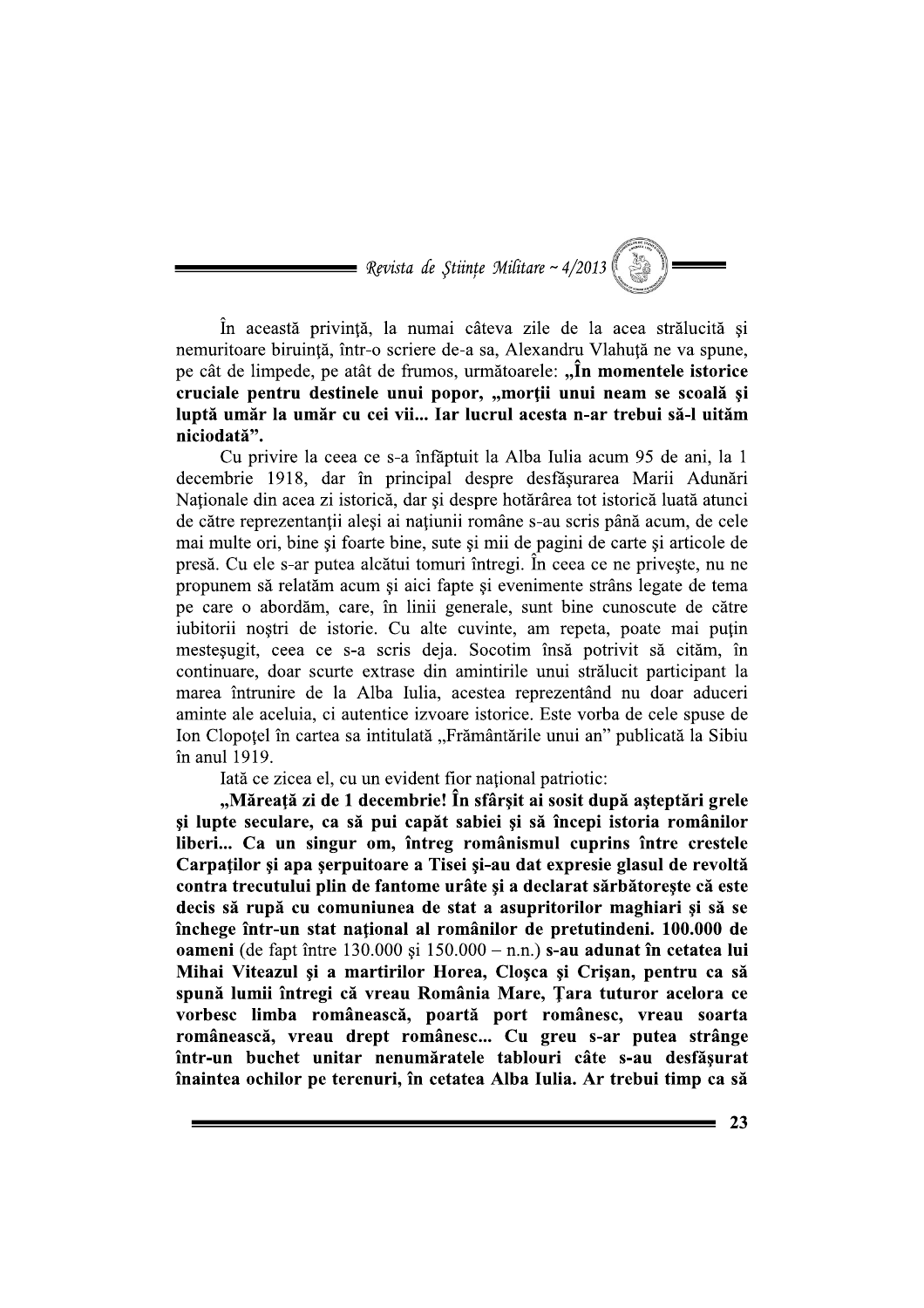

prinzi aspecte așa de variate ale mișcărilor cu acest prilej. Câte cântece și jocuri, câte urale și ovații, contopindu-se toate într-o uriașă simfonie a cunoștinței naționale. Vor regreta toți câți n-au participat la sărbătoarea națională cea mai mare de care au avut parte românii obiditi și schingiuiti... Pe toată viata li se imprimă în inimă emotionantele scene acelora care au fost de fată la această sărbătoare prin care românii își afirmă vointa de unire a tuturor în România Mare. Aceste cuvinte, "România Mare", au fost neîntrerupt strigate din piepturile zecilor de mii de români. Când întâia oară a rostit domnul Goldis în legătură cu proiectul de rezoluție aceste două cuvinte, sala Casiner romane (unde s-a desfăsurat Marea Adunare Natională – n.n.) a răsunat de îndelungate și frenetice aplauze ce au durat câteva minute... Sunt momente care nu se uită, ci se imprimă în suflete pentru toate veacurile, înălțându-le și transportându-le în regimurile pure ale idealurilor".

Actul istoric înfăptuit la 1 decembrie 1918 de către români avea să fie evocat, lăudat și slăvit chiar atunci, la cald, de către nenumărați poeți cu har, dar în special după aceea, de către alții și alții, între ei numărându-se Octavian Goga, Nichifor Crainic, Mircea Dem Rădulescu, Vasile Militaru, Serafim Ionescu, Vasile Bosa, Horia Patra Popescu, Ion Băilă, Petre Dulfu, Ovidiu Hulea si multi altii.

"Imnul Dreptății" a fost scris de românul patriot Horia Petra Petrescu doar cu o lună înainte de desfăsurarea istoricei adunări naționale și populare de la Alba Iulia de la 1 Decembrie 1918.

El a intuit, ca puțini alți români patrioți din vremea sa, evoluția evenimentelor si deznodământul lor final: înfăptuirea Marii Uniri. Prin continutul și mesajul ei, creația sa poetică, intitulată pe cât de inspirat, pe atât de ingenios "Imnul Dreptății", poate fi considerată, zicem noi, fără teama de a greși, sau de a exagera, un fel de "Prefață" a ceea ce se va întâmpla și se va hotărî la Marea Adunare Națională de la Alba Iulia de la 1 Decembrie 1918. Pentru valoarea respectivei poezii, dar si pentru faptul că, în ultimele decenii, ea a cam fost dată uitării, o vom reproduce aici în întregimea sa: "Ridică steagul mândru, al Dreptății,/ Să fâlfâie cum nu a mai fâlfâit, / Cum cerul primenit al Libertății, în sufletu-ne tânărprimenit.// Ascunde fața ta plină de rușine,/ Semănători de pizme și minciuni,/ Căci ochii văd pe-ntinsuri văluri line,/ Sânt holdele ce-au dat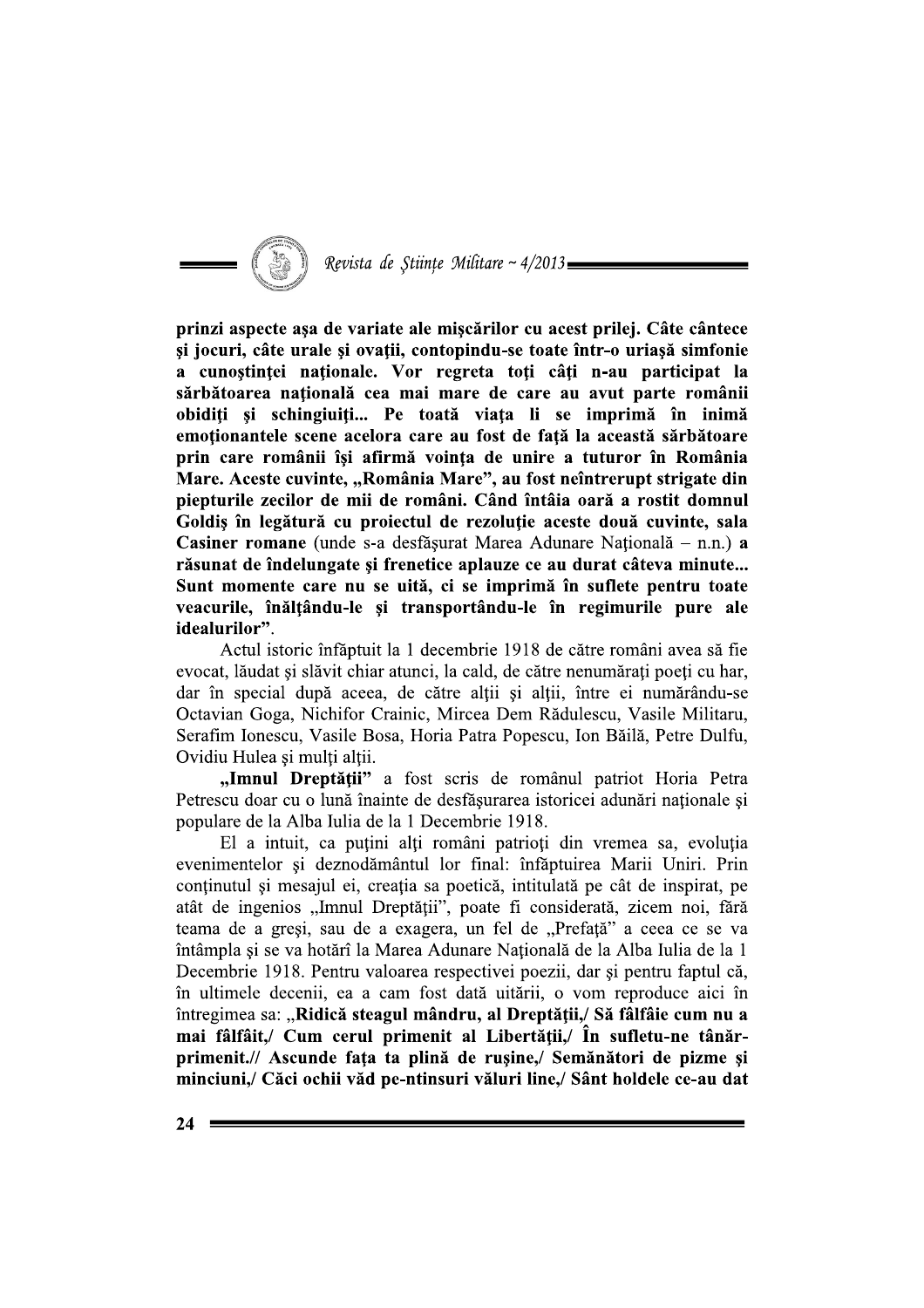Revista de Științe Militare ~ 4/2013

un rod de bine,/ Spurcate izme nu mai poți s-aduni.// Dispreț pe capul tău de-ai vrea minciuna!/ Pe tron ridică sfântul Adevăr!/ S-a risipit din suflete furtuna./ Vom fi cu trup, cu suflet vesnic UNA./ Pe veci printr-a al discordiei măr.// Întinde mâna-n-coace Bucovină, (Basarabia o întinsese, deja – n.n.),  $\chi$  is tu, din Maramures, din Bihor, Voi, din Regat, cu tine ardelene./ Toti Feti Frumosi și dalbe Cosânzene./ Moldovean! – Sântem doar un popor.// Dreptatea-o vrem, de mii de ori Dreptate,/ Căci pentru ea cu toții am sângerat, Si-am lâncezit în temnițe spurcate!/ Azi mâna-ntindem frate către frate,/ Ne-mbrățișăm cu sufletul curat!// Să nu mai fie jug și nice fiară!/ Să nu ne mai subjuge, să nu fim subjugați!/ În lung și-n lat a libertății Țară,/ Iubirea-n ea, cea fără de hotară, De la colibă până la Palat!"

Citind și recitind în mai multe rânduri aceste versuri minunate, înflăcărate și însufletitoare și transcriindu-le acum și aici, noi apreciem, tot fără teama de a greși sau de a exagera, faptul că "**Imnul Dreptății**" este și o poezie filozofică!

Cel de al doilea "imn" la care ne referim, intitulat și el deosebit de frumos, de ingenios și de expresiv "Imnul Unirii", este creația poetică, dar și istorică, am mai zice noi, a lui Ion Băilă, autor despre care, din păcate, până acum s-a vorbit foarte puțin în literatura de specialitate.

"Imnul" său a fost scris, în mod special, cu prilejul desfăsurării Marii Adunări Naționale de la Alba Iulia, dedicat și închinat în mod expres acelui eveniment crucial din istoria României. Creația sa s-a tipărit pe foi volante, în mii de exemplare, fiind distribuită aproape tuturor participanților la istorica întrunire.

"Imnul Unirii" este pătruns, de la primul până la ultimul vers, de o încărcătură istorică cum rar s-a mai putut vedea în alte creații poetice ale vremii, dar și de un fierbinte patriotism. Prin ideile vehiculate, ca și prin continutul lor, "Imnul" scris de Ion Băilă, poate fi considerat, socotim noi, și un autentic și important izvor istoric.

Ne vom referi, în cele ce urmează, la două "ode" minunate dedicate și închinate Marii Uniri de la 1 Decembrie 1918. Prima dintre ele este intitulată "Odă ostasilor români, ea fiind semnată de Radu Costăchescu. Cea de a două are următorul titlu: "Odă la praznicul Unirii tuturor românilor", aceasta fiind creația poetului Ovidiu Hulea. Cei doi autori sunt, pe de o

25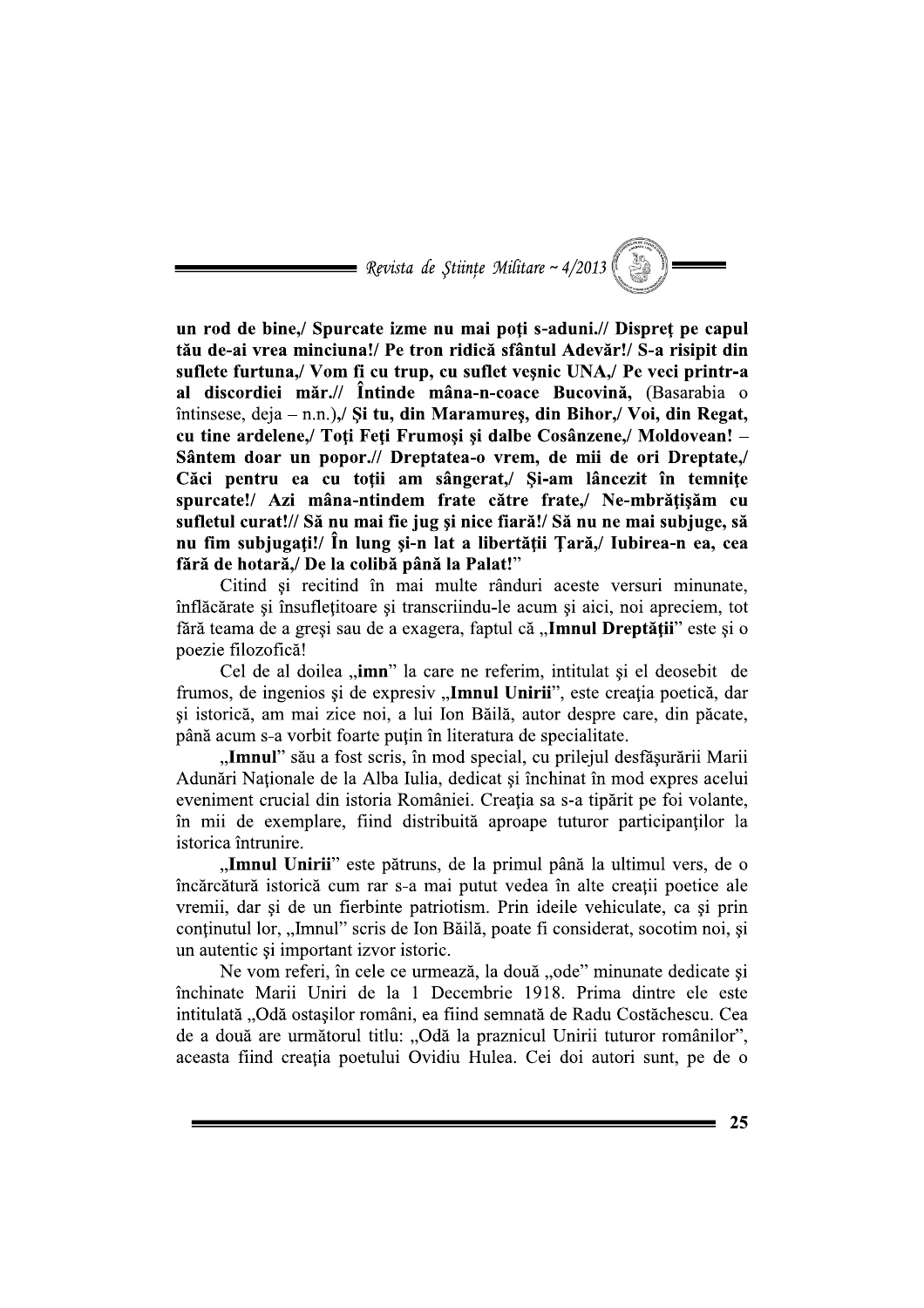

parte, martori ai istoriei, iar, pe de altă parte, cronicari în versuri de fapte istorice mărete.

"Oda" semnată de Radu Costăchescu este deosebit de frumoasă, socotim noi, ea fiind închinată ostasilor români care au dus pe umerii lor greul războiului drept de reîntregire a neamului. Eroismul, jertfele și sacrificiile lor din timpul campaniei aveau să stea la temelia înfăptuirii Marii Uniri. Cea de-a doua "Odă", la fel de caldă, de frumoasă și de expresivă, semnată de Ovidiu Hulea, este, după opiniile noastre, "o splendidă cronică" în versuri a Marii Uniri de la 1 Decembrie 1918. Ea a fost intitulată de către autorul ei, printr-o inspirație de excepție, "La praznicul Unirii tuturor românilor". De altfel, "Oda" a fost scrisă în mod expres, cu prilejul desfășurării Marii Adunări Naționale de la Alba Iulia.

Ovidiu Hulea a scris, cu prilejul desfășurării Marii Adunări de la Alba Iulia, o "Odă", pe care și-a intitulat-o, pe cât de inspirat, pe atât de expresiv "La praznicul unirii tuturor românilor". Oda respectivă a fost recitată în acea zi de miile de participanți la Adunarea de la Alba Iulia, iar apoi, în anii care au urmat, în școli, la șezători, la serbările publice, în armată, iar la un moment dat versurile sale aveau să fie puse pe note muzicale și cântate pe melodia "Desteaptă-te române".

Ce frumos și ce bine ar fi, zicem noi, acum, la împlinirea a 95 de ani de la făurirea Marii Uniri de la 1 decembrie 1918, ca versurile acestei Ode, ca și cele în care se evocă și se cântă atât de clar și de-nflăcărat și de frumos, istoricul eveniment la care ne-am referit, să nu fie lăsate uitării, ci, dimpotrivă, să fie recitate mereu și mereu de către toți românii de bine, în special de cei tineri, care au menirea să apere, ca pe lumina ochilor, cum se zice în popor, înfăptuirile epocale ale străluciților noștri înaintași!

Citiți, dragi români, fie că sunteți elevi, studenți sau militari, fie tineri sau vârstnici de la sate și de la orașe, atât imnurile și odele dedicate Marii Uniri de la 1 Decembrie 1918 la care ne-am referit aici mai pe larg, cât și celelalte, pe care doar le-am citat titlurile. Dacă doriți și puteți, învățați-le pe dinafară și rostiți-le când timpul vă permite în fața semenilor noștri. Pentru că prin ele învățăm și receptăm pagini mărețe din istoria neamului.